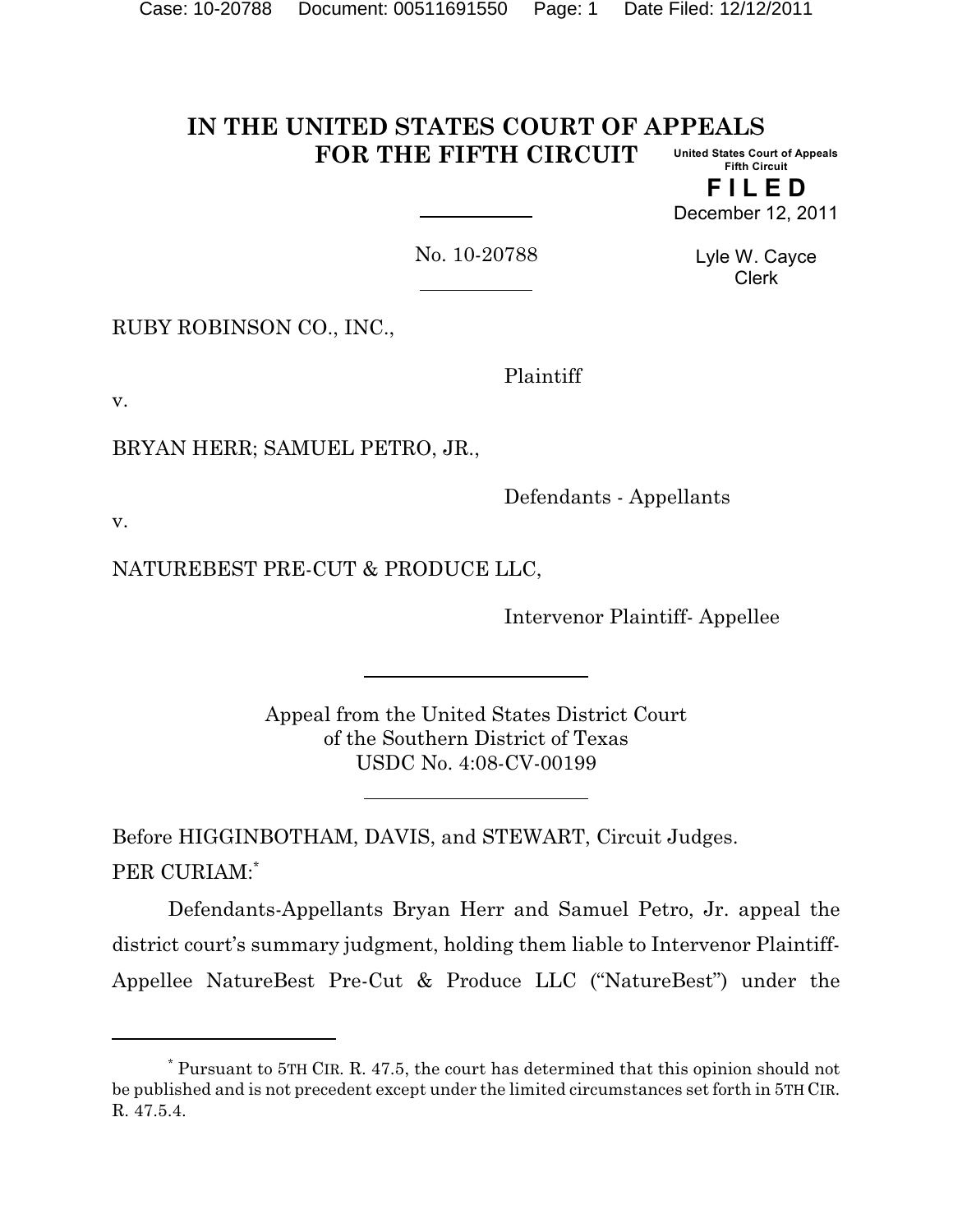Perishable Agricultural Commodities Act ("PACA"). We AFFIRM.

# **I.**

Herr and Petro each owned 25% of the stock of Kalil Fresh Marketing Inc., d/b/a Houston's Finest Produce ("Houston's Finest"), a wholesale produce business established in 2000 by John Kalil, Petro's cousin. In 2002, Kalil informed Petro that he needed a capital infusion to turn his business around. Petro and Herr decided to invest, and executed a joint stock purchase agreement in July 2002, together assuming ownership of half the company. The stock purchase agreement entitled Herr and Petro to input and authority regarding which accounts to sell to and on what terms, equipment purchases, major personnel changes, and sales and business strategies. The agreement further stated that a company board of directors would be established, with Petro, Herr, and Kalil as its members. Kalil was appointed chief executive officer, with dayto-day operating authority. The stock purchase agreement afforded each owner a right to audit the company's books.

NatureBest sold produce to Houston's Finest during the period of November 15, 2007, to January 23, 2008. Houston's Finest filed a voluntary Chapter 7 bankruptcy petition on January 29, 2008, with an outstanding balance due to NatureBest of \$41,201.85.

On July 17, 2008, NatureBest was permitted to intervene in this action, in which several PACA creditors sued Herr, Petro, and Kalil for the debts of Houston's Finest. All claims were resolved, with the exception of NatureBest's claims against Herr and Petro, from whom NatureBest sought the remaining balance of \$8,918.82.

On September 16, 2010, Judge Gray H. Miller granted NatureBest's motion for summary judgment and denied Appellants' motion for summary judgment. Relying solely on the 2002 stock purchase agreement, the district court concluded that Herr and Petro are liable under PACA because, even if they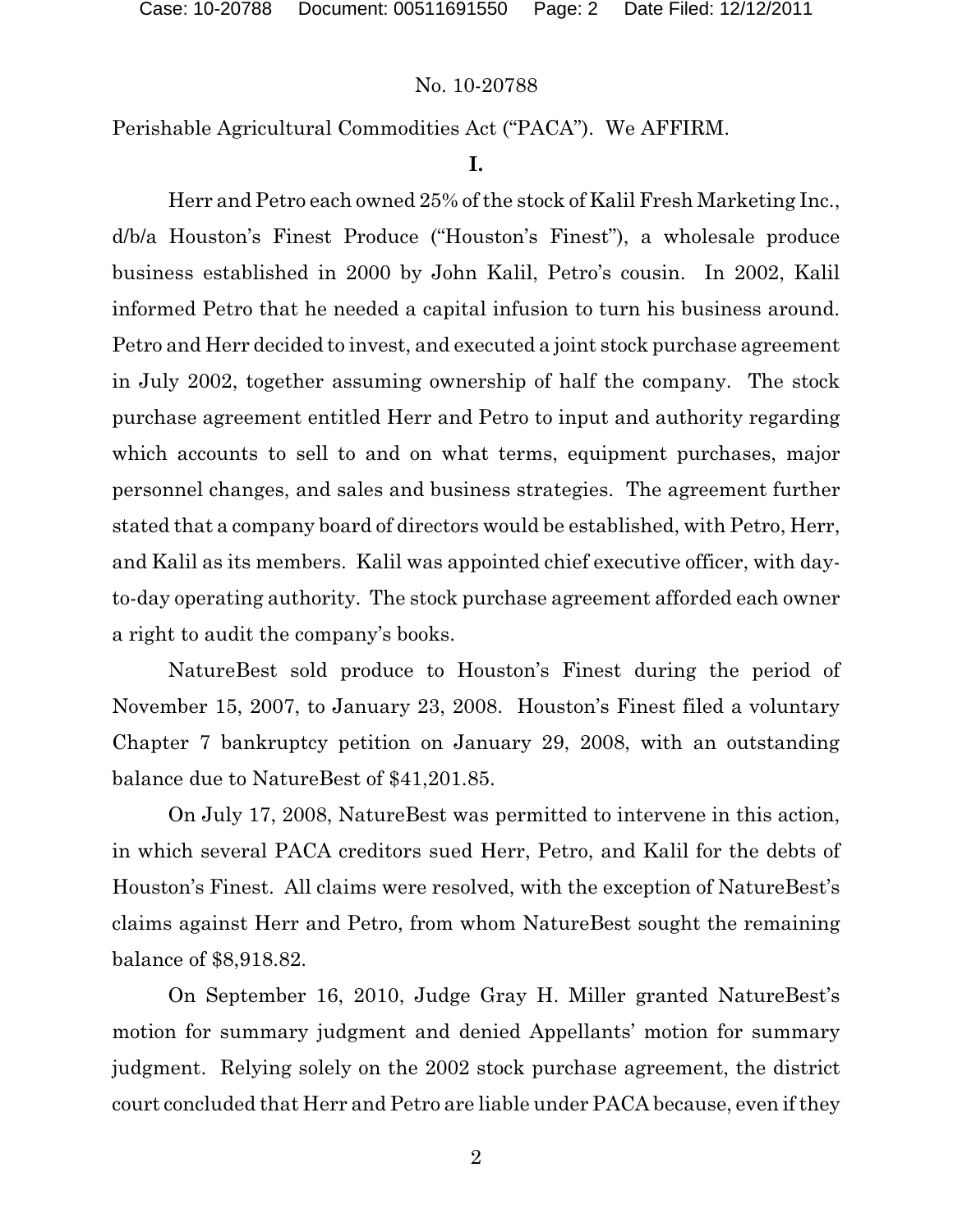did not have actual control of the PACA trust assets, they were shareholders in a position to control those assets and failed to preserve them. On October 1, 2010, final judgment was entered on behalf of NatureBest and against Herr and Petro in the amount of \$8,918.82.

Herr and Petro brought the instant appeal, asserting that they are not liable under PACA because they did not have actual control or dominion over the trust assets.

## **II.**

This court reviews a district court's grant of summary judgment de novo, applying the same standards as the trial court. *See Urbano v. Cont'l Airlines, Inc.*, 138 F.3d 204, 205 (5th Cir. 1998). Summary judgment is proper if the evidence shows that there is no genuine issue as to any material fact and that the moving party is entitled to judgment as a matter of law. *Kee v. City of Rowlett*, 247 F.3d 206, 210 (5th Cir. 2001). The Court views all evidence in the light most favorable to the non-moving party and draws all reasonable inferences in that party's favor. *Crawford v. Formosa Plastics Corp.*, 234 F.3d 899, 902 (5th Cir. 2000).

## **III.**

"PACA regulates the produce industry and promotes fair dealings in transactions involving fruits and vegetables. Under the Act, when a seller, dealer, or supplier ships produce to a buyer, a statutory trust is created upon acceptance of the commodities." *Golman-Hayden Co. v. Fresh Source Produce Inc.*, 217 F.3d 348, 350 (5th Cir. 2000) (citation omitted). "We have recognized that PACA is a 'tough law[.]'" *Id.* at 351 (quoting *Hawkins v. Agric. Mktg. Serv.*, 10 F.3d 1125, 1130 (5th Cir. 1993)). "In addition to protecting consumers, Congress expressly designed it to protect the producers of perishable agricultural products, most of whom must entrust their products to a buyer who may be thousands of miles away, and depend for their payment upon his business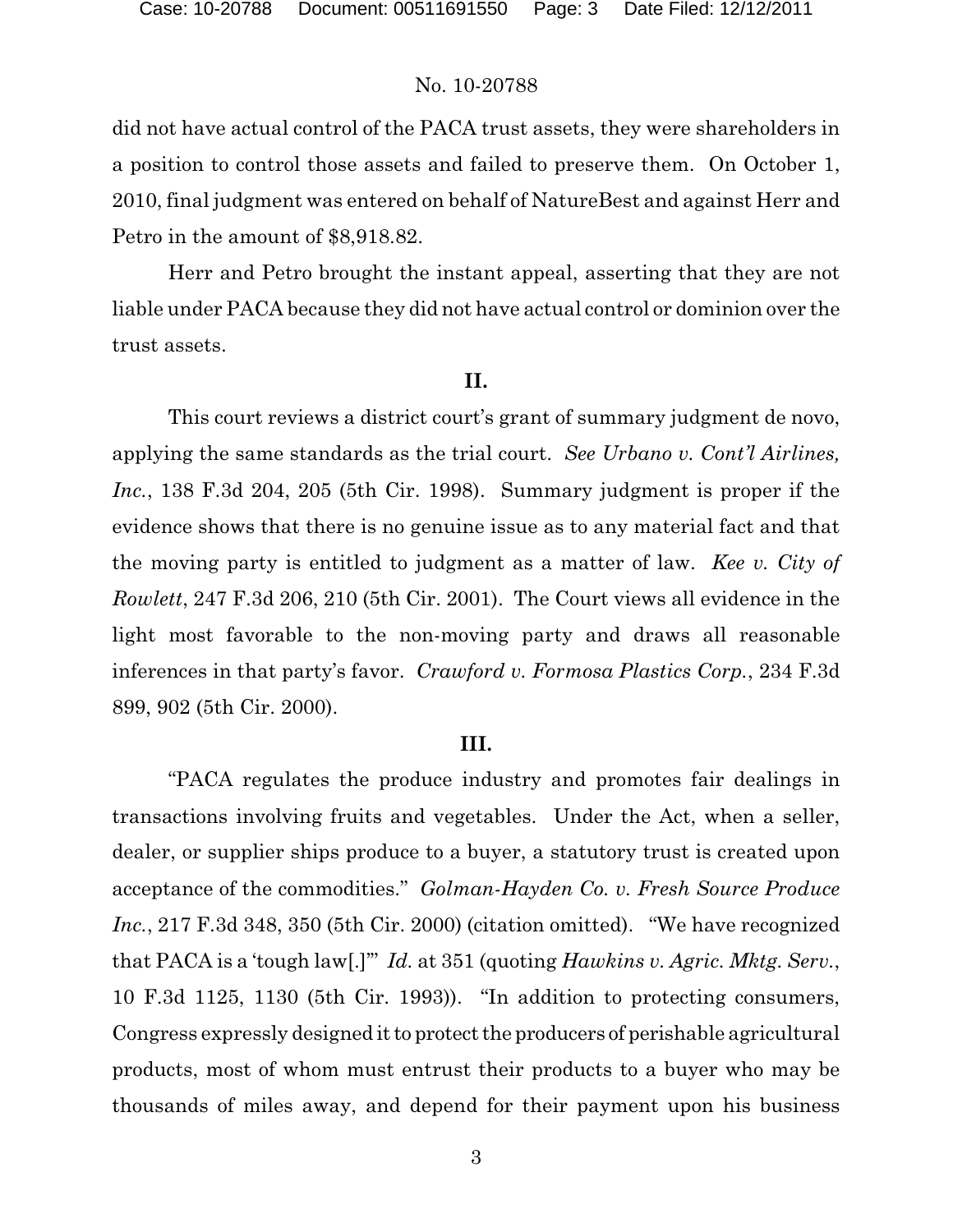acumen and fair dealing." *Id.* "An investor in a perishable commodities corporation 'should know at the beginning of his association with such a corporation that he is buying into a corporation which is strictly regulated by the federal government through PACA.'" *Id.* (quoting *Hawkins*, 10 F.3d at 1131).

PACA liability attaches first to the licensed commission merchant, dealer, or broker of perishable agricultural commodities. If, however, the assets of the licensed commission merchant, dealer, or broker are insufficient to satisfy the PACA liability, then others may be held secondarily liable if they had some role in causing the corporate trustee to commit the breach of trust. Thus, . . . individual shareholders, officers, or directors of a corporation who are in a position to control trust assets, and who breach their fiduciary duty to preserve those assets, may be held personally liable under PACA.

*Id.*

"Ordinary principles of trust law apply to trusts created under PACA, so that for instance the trust assets are excluded from the estate should the dealer go bankrupt." *Sunkist Growers, Inc. v. Fisher*, 104 F.3d 280, 282 (9th Cir. 1997) (citing *In re Kornblum & Co.*, 81 F.3d 280, 284 (2d Cir. 1996)). A shareholder "may not escape liability based on a real or claimed failure to exercise his right and obligation to control the company." *Golman-Hayden*, 217 F.3d at 351.

In its summary judgment analysis, the district court relied solely on the 2002 stock purchase agreement, which granted Herr and Petro authority over certain business and financial matters and entitled them to sit on the company's board of directors. Although Herr and Petro assert that they never assumed the responsibility they were entitled to under the agreement, our precedent makes clear that they remain liable for a breach of fiduciary duty so long as they were in a position to control the PACA trust assets, which are the agricultural commodities and the proceeds therefrom. 7 U.S.C. § 499e(c)(2). It is established that a shareholder may not avoid liability under PACA merely by failing to assume responsibilities that he is entitled to. *Golman-Hayden*, 217 F.3d at 351.